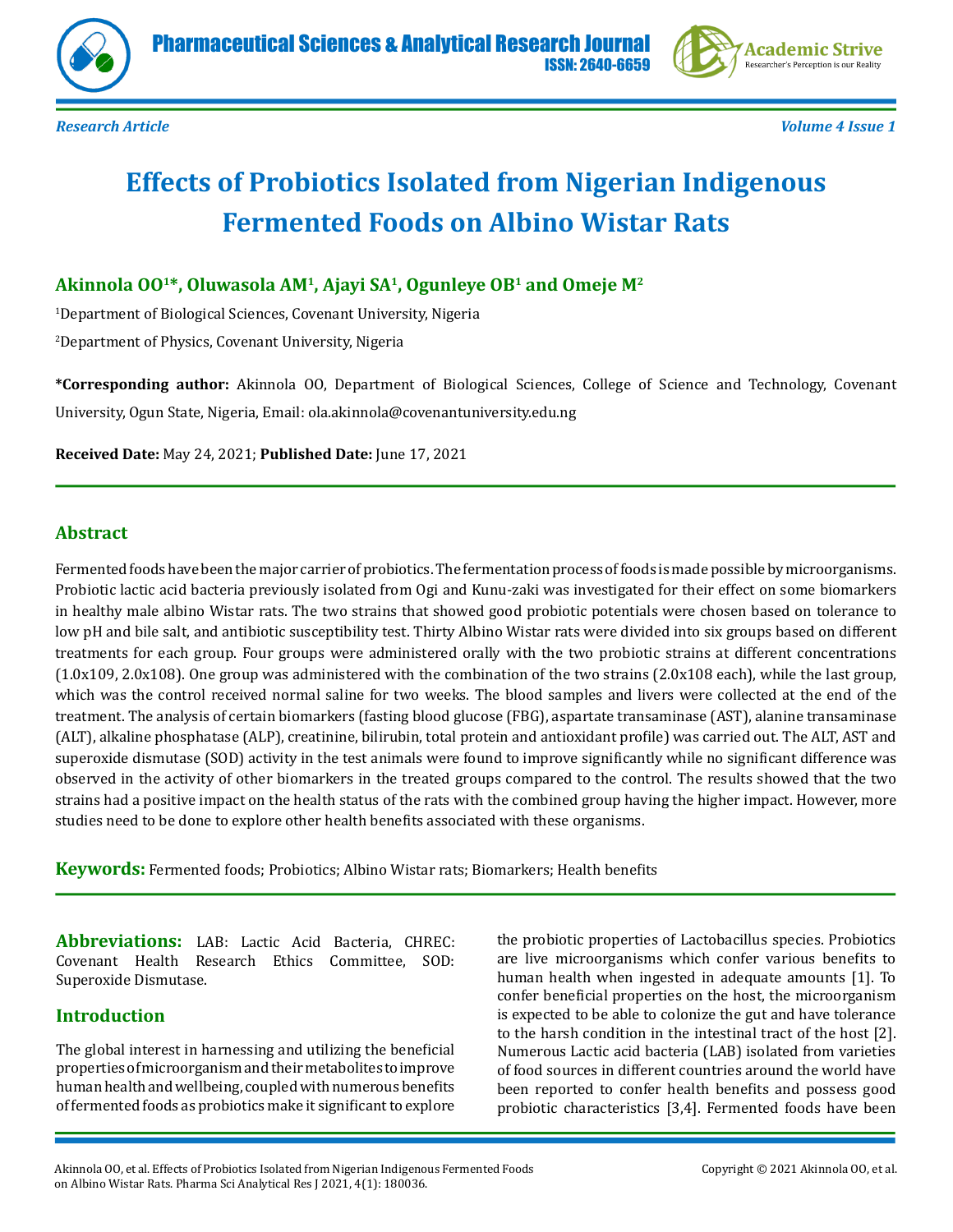the major carriers of probiotics. Some of the health benefits related to probiotics are enhancement of lactose metabolism [5], reduction of serum cholesterol and enhancement of the normal functioning of the liver [6]. The fermentation process of foods is made possible by microorganisms and provides an easy, inexpensive and natural process to enhance the organoleptic and nutritional contents of cereals and other foods. Lactic acid bacteria, Bifidobacterium and few yeast species are the essential microorganisms involved in this process [7].

Lactobacillus species are part of the most essential bacteria in the food industry. They are mostly used as starter cultures for the production of fermented foods. They possess the ability to confer health benefits on their host, such as immune modulatory, antimicrobial, anti-allergic, antitumorigenic and antioxidant activities [8]. Some of Nigeria indigenous fermented cereals include; Ogi (fermented corn gruel), which is made using yellow maize (Zea mays) Kunuzaki (fermented millet, Pennisetum typhoides), Ogi-baba made from guinea corn (Sorghum bicolor), fura made from fermented cow milk, and burukutu [9]. Various studies have revealed that a selection of autochthonous microbial strains used in traditional fermentation of cereals under controlled fermentation can enhance the quality, safety and stability of fermented products [10]. Other studies have also sought new probiotic strains which can confer health benefits. This study was therefore conducted to determine the probiotic potentials of Lactobacillus species isolated from Ogi and kunu-zaki through in vitro and in vivo techniques.

### **Materials and Methods**

All chemicals and reagents were used as received without further purification.

#### **Ethical Approval and Experimental Animals**

Ethical approval was obtained from Covenant Health Research Ethics Committee (CHREC). Thirty male Albino Wistar rats were purchased, housed in plastic cages and allowed to acclimatize for one week. After which the rats were assigned to six groups.

**Sample Collection:** Samples for the isolation of probiotic organisms (freshly prepared Ogi and Kunu) were obtained from sales points in Ota, Ogun State.

**Isolation of Lactobacillus SPP:** For isolation of Lactobacillus spp, 1g and 1 ml of each sample (Ogi and Kunu) were mixed with 9 ml of sterile distilled water and a serial dilution of the homogenate was made up to six dilutions. A 0.1 ml aliquot of the third and sixth dilution were plated on MRS (de Mann, Rogosa, and Sharp) agar (Himedia) plates and these were incubated anaerobically with the application of (Gas Pak Anaerobic Systems, BBL) for 48 hours at 37°C. Single colonies

were selected at random from MRS plates and streaked on MRS agar to obtain pure colonies.

**Identification of Lactobacillus SPP:** Identification of isolated organisms was carried out in line with stated morphological, biochemical, cultural and physiological characteristics listed in the Bergey's Manual of Systematic Bacteriology [11]. The tests carried out were Gram's reaction, catalase test, oxidase test, urease test and sugar fermentation test.

#### **In-Vitro Characterization of Probiotic Properties**

**Tolerance to acidity:** Lactic acid bacteria isolates were screened for growth in acidic condition as described with little modifications in the procedure [12]. LAB isolates were inoculated into MRS broth acidified with HCl to pH 2.0, pH 4.0, and non-acidified MRS broth at pH 6.8 and then incubated at 37°C for 48 h under anaerobic condition. Cell density was determined using a UV-VIS spectrophotometer at 600 nm.

**Bile Tolerance Test:** The resistance of the isolates to different bile salt concentrations was carried out following the procedure as explained [13] with some modifications. A 0.3 and 0.1% (w/v) of bovine bile was added to MRS broth, after that the strains were inoculated and incubated anaerobically at 37°C. The tested media were filtered through a 0.22  $\mu$ m filter (Critical Syringe Filters; Critical Process Filtration Inc). The cultivated strains were collected in the absence of Oxgall powder as a control. The following equation expressed the survival percentage of bile salts after 3 hours.

Bile survival% =  $\frac{[Log N1]}{[Log N0]} \times 100$ 

N1 is the absorbance of cultures in MRS broth containing 0.1 and 0.3 % bile salts.

logN0 is the absorbance of cultures in MRS broth without bile salts.

**Antibiotic Susceptibility Test:** Each of the isolates that have tolerance to bile and acid was selected for antibiotic susceptibility test. This test was carried out by Kirby-Bauer disc diffusion technique [14]. Antibiotics used include; ciprofloxacin, erythromycin, cotrimoxazole, chloramphenicol, penicillin, tetracycline, neomycin, and gentamicin. A 100μl of freshly prepared isolates of acid and bile-tolerant LAB was plated on Mueller Hilton agar. Antibiotic discs were carefully placed on the culture medium, and the antibiotic discs were allowed to diffuse through the agar for 30 min at 4°C, and was incubated for 24h at 37°C in a CO2 environment. Resistance, intermediate and susceptibility to the test antibiotics were determined by the zone of inhibition which was measured in diameter [15].

#### **Growth at Different Temperatures**

A 50 μl of the freshly prepared LAB isolates was measured and inoculated into four different tubes containing 5ml of modified MRS broth medium. A drop of 0.12 g/l concentration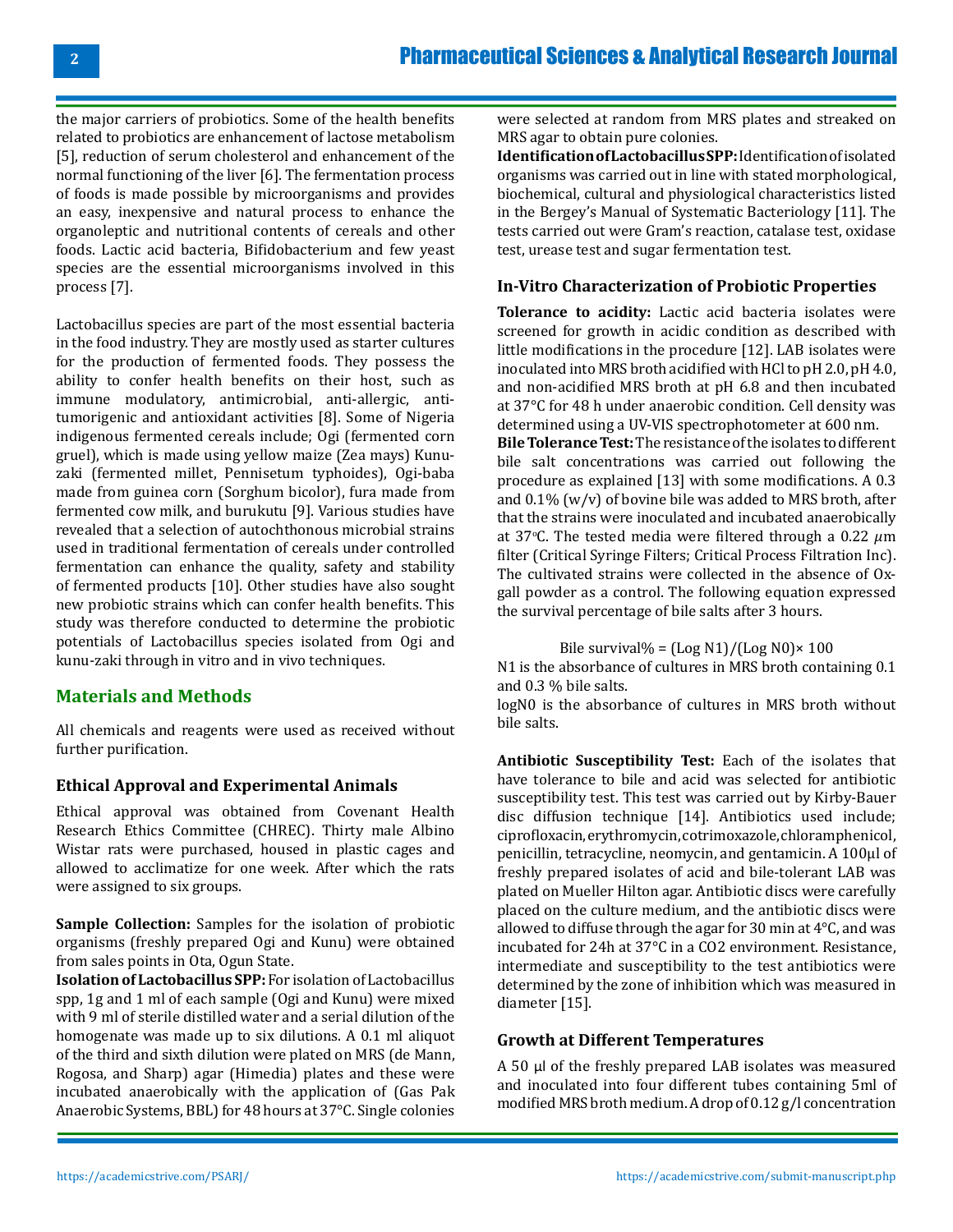of bromocresol blue was added to the medium which serves as an indicator. Two separate tubes containing inoculated LAB was incubated at 15 and 45°C respectively. Growth at different temperature was observed after the incubation period, and color change of the broth from purple to yellow indicated that the organism was able to survive and grow at different temperatures.

#### **Tolerance to Different NaCl Concentrations**

Lactic acid bacteria isolates were examined for growth and tolerance at varied NaCl concentrations; 4 % and 6.5 % NaCl concentrations were used. Likewise, 5 ml of modified MRS broth was used to culture the isolates. The appropriate concentration of bromocresol purple indicator was prepared, and few drops were added to the broth. Four distinct test tubes containing 4 % NaCl and 6.5 % NaCl were prepared. A 50 μl of freshly prepared culture of LAB isolates was inoculated and incubated anaerobically at 37 °C for 7 days. The change in the colour from purple to yellow indicated cell growth.

#### **Haemolysis Test**

The determination of the haemolytic activity of the LAB isolates was carried out according to the methods explained [16]. Each of the LAB isolates was streaked on the surface of blood agar plates containing  $5\%$  (w/v) sheep blood and incubated anaerobically at 37°C for 48 h. After incubation, the plates were examined for beta-haemolysis, alphahaemolysis, and non-haemolytic activities.

#### **In-vivo Characteristics of Probiotics Properties of Lactobacillus Species**

**Probiotic administration and animal sacrifice:** The experimental animals were placed into six groups. Group A - Control; Group B- Dose with (1x109) of Probiotic A; Group C - Dose with (2x108) of Probiotic A; Group D - Dose with (1x109) of Probiotic B; Group E - Dose with (2x108) of Probiotic B; Group F - Dose with (1x109) of Probiotic A and dose with (2x108) of Probiotic B. Two Lactobacillus species that exhibited the best in vitro probiotic properties were chosen for the in vivo studies. Oral solution of Lactobacillus spp K2 and K5 was prepared to contain a final concentration of 1x 109 CFU/ml and 2x108 CFU/ml and administered to the treatment groups. The control received normal saline. Probiotic treatment was for 2 weeks after which rats were fasted for 12 h and anaesthetized by intraperitoneal injection of 1 mL of ketamine hydrochloride (75 mg) and 1 mL of xylazine hydrochloride (5 mg) per kg body weight. At each evaluation point, faeces was collected. Blood samples were collected by cardiac puncture in the left ventricle, organs (kidney and liver) were harvested, weighed, and labelled for further analysis [17].

**Determination of faecal bacteria count:** Faecal samples from each rat were collected on the day of sacrifice into an aseptic tube. Faecal samples (1g from each group) was homogenized in distilled water, and serial dilution was carried out, plated on MRS agar and incubated between 24- 48 h for isolation of Lactobacilli species that were present in the faecal samples.

**Collection of blood and tissues:** From each rat, 5ml of blood was collected into dried centrifuge tubes, and allowed to clot at room temperature. The serum was separated by centrifugation at 3500xg for 15mins, collected in clean tubes and stored at -20°C. Liver and kidney were collected, weighed and stored for further analysis.

#### **Measurement of Oxidative Biomarkers in Liver and Kidney**

**Thiobarbituric acid reactive substance:** Malondialdehyde (MDA) an index of lipid peroxidation was determined using the protocol described by Ohkawa H, et al. [18].

**Superoxide dismutase (SOD):** The SOD activity in kidney and liver homogenate was assayed according to an earlier procedure [19].

**Glutathione peroxidase activities (GSH) :** An earlier method was used to estimate the activity of GSH [20].

**Liver Function Test:** The following enzyme concentrations were measured from liver homogenates using standard kits purchased from Randox Laboratories Ltd following manufacturer's instructions.

**Aspartate aminotransferase activity (AST):** This test was done to investigate the influence of the administered Lactobacilli on liver function. The Reitman-Frankel method was used like that of ALT activity [21-23].

**Alanine aminotransferase activity (ALT):** This test was carried out to determine the effect of the Lactobacillus species on the rat's liver function. The method described by Randox diagnosis test kit was used for this test [21-23].

#### **Statistical Analysis**

All the measurements were performed in triplicates, and the results were expressed as mean standard deviation (SD). Data were analyzed by the one-way ANOVA plus post hoc Duncan's test by Graph Pad 8.0.

#### **Results**

#### **Isolation of Lactic Acid Bacteria from Ogi and Kunu-Zaki**

A total of 15 lactic acid bacteria were obtained from Ogi and Kunu-zaki samples (8 from Ogi and 7 from kunu-zaki). Only 7 isolates were considered to be Lactobacillus species. Alphanumeric letters were assigned to each isolate to differentiate them.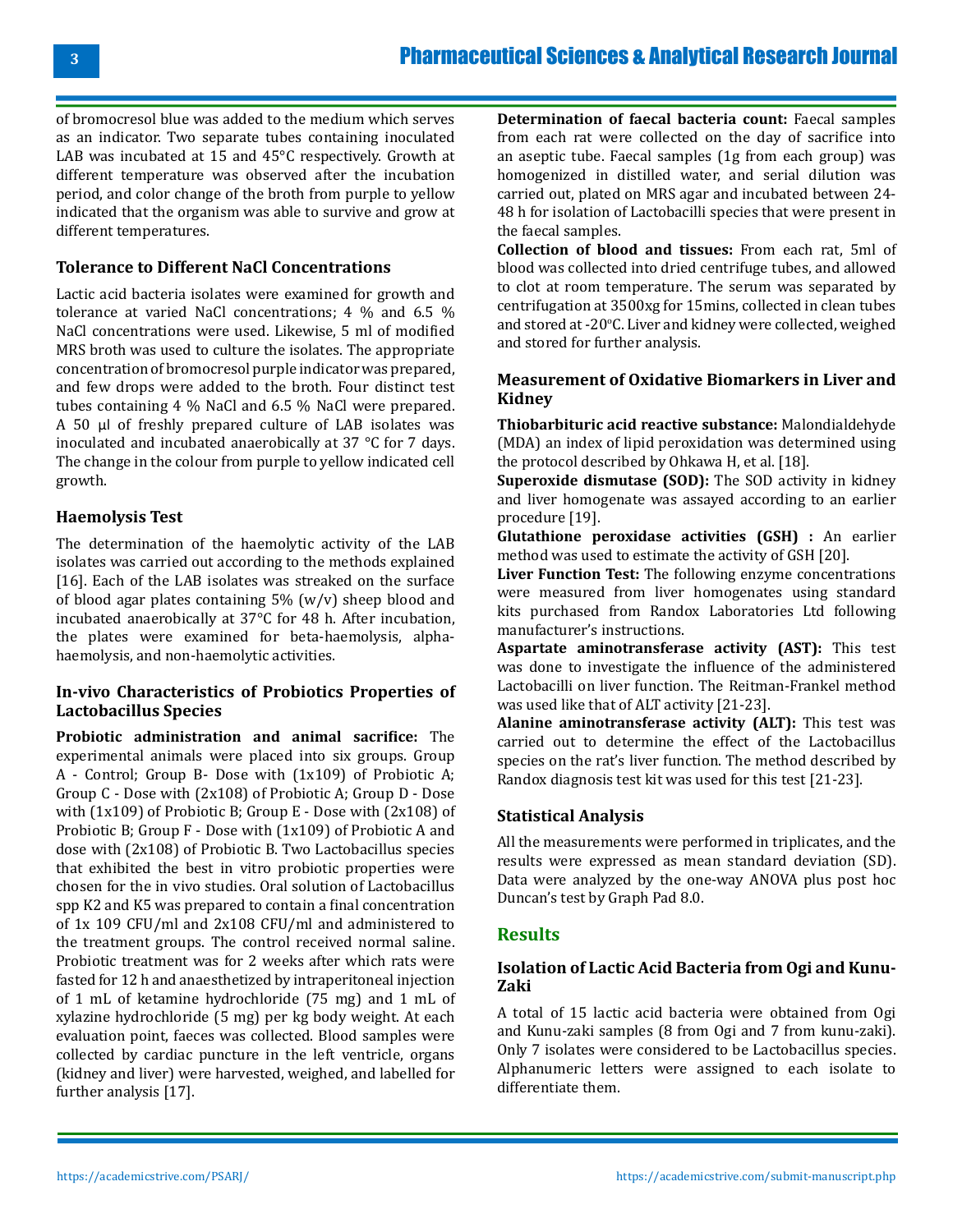#### **Physiological, Morphological and Biochemical Characteristics of the Isolates**

The seven selected isolates were identified through their physiological, morphological and biochemical characteristics as shown in Table 1. All the isolates were Gram-positive, rod shaped, catalase-negative with creamy and large colonies. In the sugar fermentation test, all isolates were able to ferment

glucose and lactose, while in the sucrose fermentation test, all the isolates were able to ferment sucrose, except isolate K5. In the Urease fermentation test, only 2 isolates (K2, and K4) were able to ferment urease. Out of the 7 isolates, 3 isolates produced gas from glucose (K1, K4, and K7), isolate (K2) produced gas from sucrose (Table 1).

|                |                    |                             |                 | <b>Morphology</b> |                          | <b>Sugar Fermentation</b><br><b>Test</b> |           |           |               |
|----------------|--------------------|-----------------------------|-----------------|-------------------|--------------------------|------------------------------------------|-----------|-----------|---------------|
| <b>Isolate</b> | Gram's<br>reaction | Colony<br><b>Morphology</b> | Colony<br>Color | <b>Shape</b>      | <b>Catalase</b>          | <b>Sucrose</b>                           | Glucose   | Lactose   | <b>Urease</b> |
| K1             | $\ddot{}$          | Large                       | Creamy          | Rod               |                          | $+$                                      | $+G$      | $\ddot{}$ |               |
| K <sub>2</sub> | $\ddot{}$          | Large                       | Creamy          | Slender rod       |                          | $+G$                                     | $\ddot{}$ | $\ddot{}$ | $\ddot{}$     |
| K <sub>3</sub> | $\ddot{}$          | Large                       | Creamy          | Slender rod       | $\overline{\phantom{a}}$ | $\ddot{}$                                | $\ddot{}$ | $\ddot{}$ |               |
| K4             | $\ddot{}$          | Large                       | Creamy          | Slender rod       | -                        | $\ddot{}$                                | $+G$      | $\pm$     |               |
| K <sub>5</sub> | $\ddot{}$          | Large                       | Creamy          | Slender rod       | $\overline{\phantom{a}}$ |                                          | $\ddot{}$ | $\ddot{}$ |               |
| K <sub>6</sub> | $\ddot{}$          | Large                       | Creamy          | Slender rod       | $\overline{\phantom{0}}$ | $\ddot{}$                                | $\ddot{}$ | $\ddot{}$ |               |
| K7             | $+$                | Large                       | Creamy          | Slender rod       | $\overline{\phantom{0}}$ | $\ddot{}$                                | $+G$      | $\pm$     |               |

**Table 1:** Physiological, morphological and biochemical characteristics of the isolates.

#### **In Vitro Probiotic Properties of Isolates**

**Tolerance to low pH:** Out of the 7 isolates tested for pH tolerance, 2 isolates (28.6%) were able to tolerate pH 2.0 for 3 h. At pH 4.0, all the 7 isolates (100%) survived (Table 2). Among the two isolates that survived at pH 2.0, one each (14.3%) was isolated from Ogi and kunu-zaki samples.

Generally, the survival rates of all the isolates ranged from 15 to 47 % at pH 2.0 and 59 to 98% at pH 4.0 (Table 2). Isolates K2 and K5 showed the highest tolerance at pH 2.0, while at pH 4.0, isolates K2, K5 and K7 showed the highest tolerance. However, the survival rate of all the isolates reduced from pH 4.0 to pH 2.0 in a 3 h exposure period.

| <b>Isolates</b> | pH 2.0            | pH 4.0      | <b>0.1% Bile</b>  | <b>0.3% Bile</b> | 4%<br><b>NaCl</b> | 6.5%<br><b>NaCl</b> | $15^{\circ}$ C | 45°C  | <b>Haemolysis</b><br>activity |
|-----------------|-------------------|-------------|-------------------|------------------|-------------------|---------------------|----------------|-------|-------------------------------|
| K1              | 15.00±1.155       | 66.60±2.887 | $91.01 \pm 2.884$ | 87.71±1.798      | $+ve$             | $+ve$               | $+ve$          | $+ve$ | -ve                           |
| K2              | $45.00 \pm 1.155$ | 98.00±2.309 | 95.67±1.328       | 90.43±1.443      | $+ve$             | $+ve$               | $+ve$          | $+ve$ | -ve                           |
| K <sub>3</sub>  | 27.53±2.728       | 59.00±1.270 | $95.57 \pm 2.656$ | 88.51±1.732      | +ve               | $+ve$               | $+ve$          | $+ve$ | -ve                           |
| K4              | 18.50±1.155       | 68.90±2.309 | $90.20 \pm 1.155$ | 87.58±3.002      | $+ve$             | $+ve$               | $+ve$          | $+ve$ | -ve                           |
| K <sub>5</sub>  | $55.00 \pm 1.155$ | 95.00±1.732 | 97.50±1.443       | 89.22±2.598      | $+ve$             | $+ve$               | $+ve$          | $+ve$ | -ve                           |
| K6              | 16.00±1.155       | 89.00±4.041 | 93.22±2.425       | 86.73±1.328      | $+ve$             | $+ve$               | $+ve$          | $+ve$ | -ve                           |
| K7              | 23.00±1.155       | 98.00±2.309 | 98.57±1.386       | 84.57±2.425      | $+ve$             | $+ve$               | $+ve$          | $+ve$ | -ve                           |

**Table 2:** *In vitro* probiotic properties of *Lactobacillus sp.*

**Tolerance to bovine bile salt:** The entire seven isolates (K1, K2, K3, K4, K5, K6 and K7) survived 0.1% concentration of bovine bile salt (Table 2). However, at 0.3% of bovine bile salt, the survival rate of all the isolates reduced, with isolates K2 (90.4%) and K5(89.2%) surviving the most. In general, the growth of all the isolates reduced from 0.1% of bile salt to 0.3% bile salt.

**Tolerance to NaCl:** All the seven isolates were able to survive at 4% NaCl and 6.5% NaCl (Table 2). However, at 6.5% NaCl, the growth of the isolates reduced, with isolate K2 surviving. **Growth at Different Temperature:** All isolates were able to

grow at 15oC, while isolate K2 had the highest growth (Table 2). However, at  $45^{\circ}$ C, the growth of all the isolates reduced while isolate K5 had the highest growth rate.

**Haemolysis Test:** Table 2 shows the result obtained from haemolysis test. All the isolates had no haemolytic activity.

**Antibiotic susceptibility pattern:** Table 3 shows the result obtained from the antibiotic susceptibility test. All isolates were resistant to Ciprofloxacin and Cotrimoxazole with isolates K2, K3, and K5 being resistant to most antibiotics used. Isolate K2 was susceptible to 50% of the antibiotics used, while isolate K5 was sensitive to 10% of the antibiotics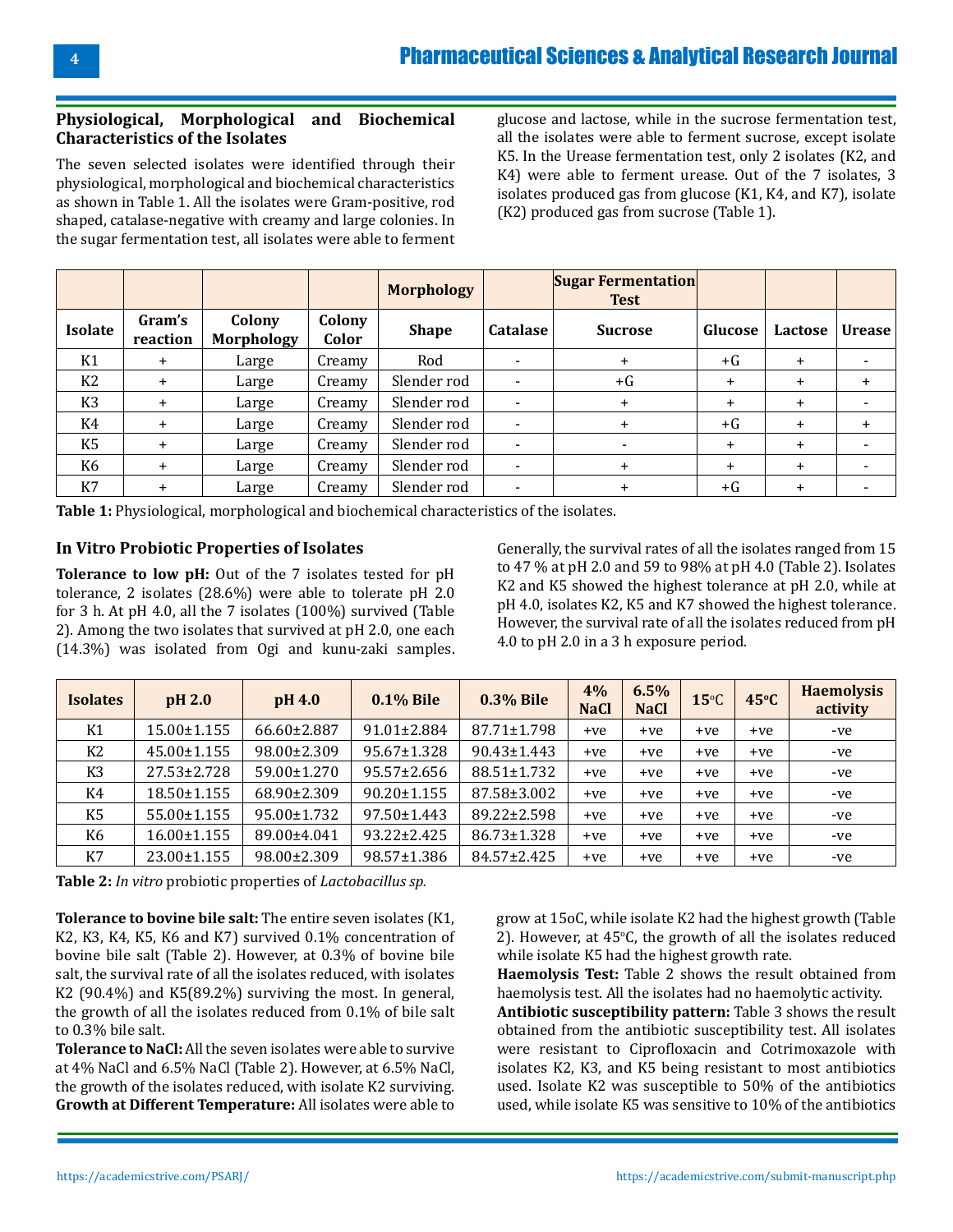| The diameter of inhibition zone (mm) |  |  |                                                                                                                               |  |  |     |  |  |  |
|--------------------------------------|--|--|-------------------------------------------------------------------------------------------------------------------------------|--|--|-----|--|--|--|
|                                      |  |  | $\text{ISOLATES}$ Gentamicin Ciprofloxacin Chloramphenicol Penicillin Neomycin $\text{trimoxazole}$ Tetracycline Erythromycin |  |  | Co- |  |  |  |
| K1                                   |  |  |                                                                                                                               |  |  |     |  |  |  |
| K <sub>2</sub>                       |  |  |                                                                                                                               |  |  |     |  |  |  |
| K3                                   |  |  |                                                                                                                               |  |  |     |  |  |  |
| K4                                   |  |  |                                                                                                                               |  |  |     |  |  |  |
| K5                                   |  |  |                                                                                                                               |  |  |     |  |  |  |
| K6                                   |  |  |                                                                                                                               |  |  |     |  |  |  |
| K7                                   |  |  |                                                                                                                               |  |  |     |  |  |  |

(Table 3).

**Table 3:** Antimicrobial Susceptibility Testing.

**Faecal microbial count:** Table 4 shows the result obtained from the faecal microbial count of the faecal samples collected at the end of the treatment period. Lactobacillus species were isolated from all the groups administered with isolate K2 and K5, which shows that they were able to survive in the gastrointestinal tract of Albino Wistar rats. This result indicates that they were able to colonize the gut which is evident in the faecal microbial count of the treated groups when compared with the untreated group (Control). The treated groups had a higher microbial count compared with the control (Table 4).

| <b>GROUPS</b>                                             | $10^{-4}$ (CFU/ml)  | $10^{-6}$ (CFU/ml)  |
|-----------------------------------------------------------|---------------------|---------------------|
| GRP. A (Normal Diet)                                      | $1.0 \times 10^{6}$ | $4.5 \times 10^{7}$ |
| GRP.B $(1.0 x109$ Lac A)                                  | $6.0 \times 10^{6}$ | $2.0 \times 10^8$   |
| GRP C: (2.0 x10 <sup>8</sup> Lac A)                       | $4.0 \times 10^{6}$ | $3.0 \times 10^8$   |
| GRP D: (1.0 x10 <sup>9</sup> Lac B)                       | $2.6 \times 10^{6}$ | $2.0 \times 10^8$   |
| GRP E: (2.0 x10 <sup>8</sup> Lac B)                       | $2.6 \times 10^{6}$ | $2.4 \times 10^8$   |
| GRP F: $(2.0 \times 10^8$ Lac A + 2.0 $\times 10^8$ LacB) | $6.0 \times 10^{6}$ | $2.0 \times 10^8$   |

**Table 4:** Faecal microbial count.

#### **Effect of Probiotic Treatment on the Body Weight of Albino Wistar Rats**

The average weight of the rats per group at different periods of treatment are shown in Table 5 The weight of the animals in the first week of treatment ranged from 98.20g -103.80g. However, at the end of the treatment period, the weight of

all the groups fed with probiotics and the control group increased. Group C had the highest mean weight (158.40g), while group F (fed with combined treatment) had the lowest mean weight (142.20g). Generally, in the control group and the test groups, there was no significant difference  $(p<0.05)$ in the mean weight of the animals (Table 5).

|                                                                 | <b>Weights of The Rats</b> |                         | <b>Fasting Blood Glucose of The Rats</b> |                         |  |  |
|-----------------------------------------------------------------|----------------------------|-------------------------|------------------------------------------|-------------------------|--|--|
| <b>GROUPS</b>                                                   | <b>Week 1 of treatment</b> | <b>End of treatment</b> | <b>Week 1 of treatment</b>               | <b>End of treatment</b> |  |  |
| GRP. A (Normal Diet)                                            | 95.80±8.991                | 143.80±6.719            | $102.20 \pm 2.557$                       | 105.40±4.589            |  |  |
| GRP.B (1.0 x10 <sup>9</sup> Lac A)                              | $103.8 \pm 5.444$          | $153.60\pm 6.562$       | $87.40 \pm 6.961$                        | $102.40 \pm 1.435$      |  |  |
| GRP C: (2.0 x10 <sup>8</sup> Lac A)                             | $118.2 \pm 7.716$          | $158.40\pm7.440$        | $102.80 \pm 1.428$                       | $105.00 \pm 2.966$      |  |  |
| GRP D: $(1.0 \times 10^9$ Lac B)                                | $95.20 \pm 6.644$          | 120.80±11.350           | 90.80±4.247                              | $96.20 \pm 2.200$       |  |  |
| GRP E: (2.0 x10 <sup>8</sup> Lac B)                             | 101.20±4.576               | 155.40±6.918            | 98.00±5.070                              | 97.40±1.364             |  |  |
| GRP F: (2.0 x10 <sup>8</sup> Lac A<br>$+ 2.0 \times 10^8$ LacB) | 92.60±4.238                | $142.2 \pm 6.461$       | $102.6 \pm 2.694$                        | 95.40±1.806             |  |  |

**Table 5:** Weight and Fasting blood glucose of the rats.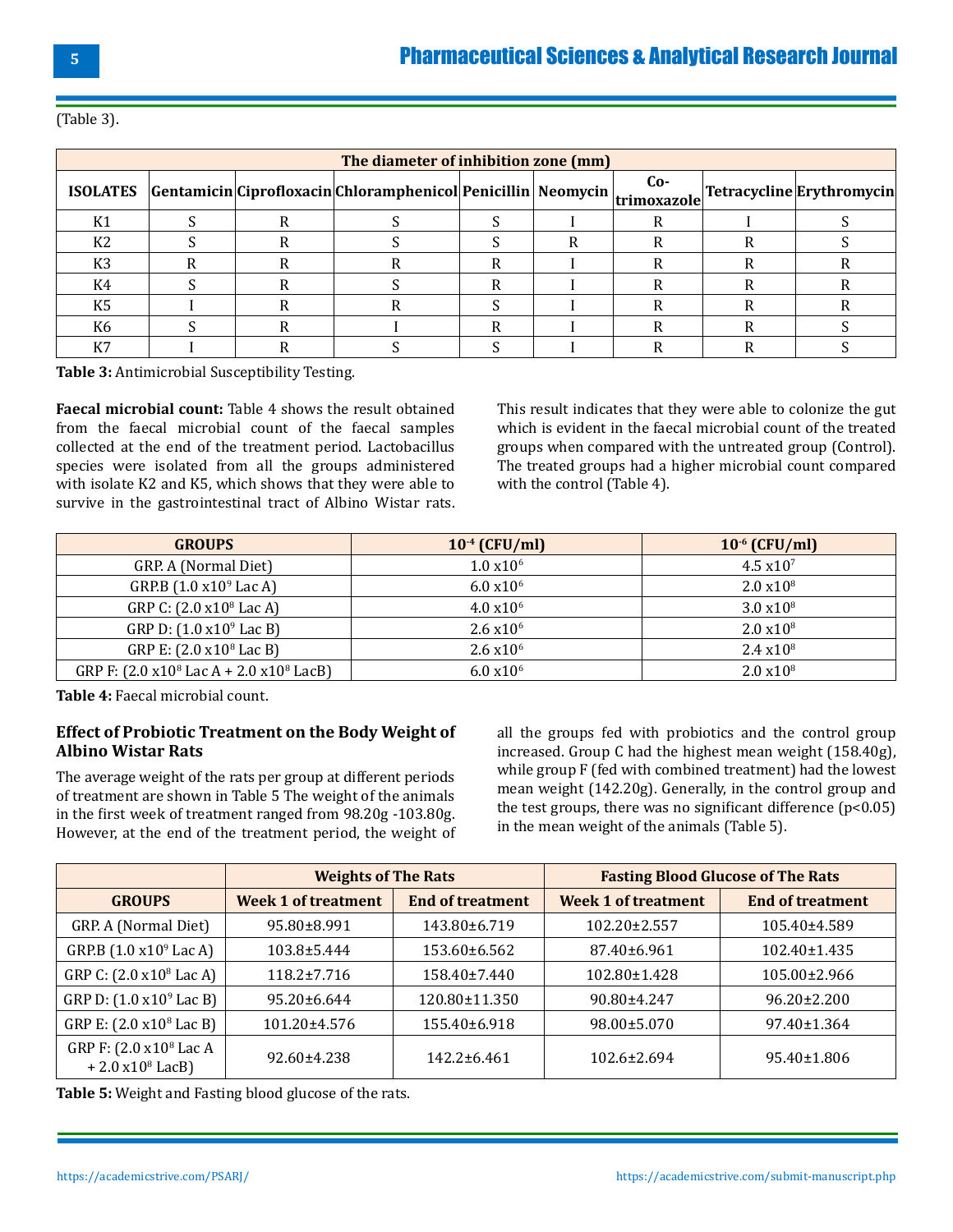#### **Effect of Probiotic Treatment on the Glucose Level of Albino Wistar Rats**

The result obtained from glucose level during the first week of treatment among the groups fed with probiotic ranged from (90.80-102.80 mg/dl), while the control group had a mean glucose level of (102.20mg/dl) (Table 5). However, at the end of the treatment period, the fasting glucose level of all the groups increased, except for the combined group (Group F) and Group E. The control group had a mean glucose level of 105.40mg/dl. In contrast, the tested groups (Group B, C, D, E, and F) fasting glucose level ranged from (95.40 - 105.00 mg/dl). However there was no significant difference in the fasting glucose level of the treated groups and control.

Meanwhile, most of the values were within the normal range of fasting glucose level (<100mg/dl).

#### **Effect of Probiotics on Liver Function**

The results obtained from the liver function tests are shown in Table 6. The activity of alanine transaminases (ALT) in the control group (Group A) was the highest (39.05±2.16 U/I) in comparison with the test groups, while the lowest ALT activity was the combined treatment (23.62±2.701 U/I). Generally, there was a significant decrease in the mean ALT values of group B, C and F when compared to the control. However, the combined treatment gave the highest significant decrease in the ALT activity (Figure 1).

| <b>GROUP+TRT.</b> (cfu/ml)                                                                      | AST (U/I) | ALT $(U/I)$                                                        | ALP(U/I) | TP(G/DL)                      | <b>CREAT. (MG/</b><br>DL)     |                               | ALB. (G/DL) DBIL. (MG/DL)      |
|-------------------------------------------------------------------------------------------------|-----------|--------------------------------------------------------------------|----------|-------------------------------|-------------------------------|-------------------------------|--------------------------------|
| GRP. A (Normal Diet)                                                                            |           | $ 39.11\pm2.14^a 39.05\pm2.16^a 63.76\pm3.067^a $                  |          | $5.484 \pm 0.12$ <sup>a</sup> | $5.075 \pm 0.32$ <sup>a</sup> | $0.524 \pm 0.05^{\text{a}}$   | $0.3600 \pm 0.12$ <sup>a</sup> |
| GRP.B $(1.0 x109$ Lac A)                                                                        |           | $ 40.26 \pm 3.49a 35.59 \pm 2.049a $ 68.32±4.07 <sup>a</sup>       |          | $5.560 \pm 0.10^a$            | $6.699 \pm 0.83$ <sup>a</sup> | $0.488 \pm 0.07$ <sup>a</sup> | $0.1700 \pm 0.06^{\text{a}}$   |
| GRP C: $(2.0 \times 10^8$ Lac A) $ 23.95 \pm 3.97^b $ 36.89 $\pm 1.58^a$ 75.92 $\pm 6.30^a$     |           |                                                                    |          | $5.497 \pm 0.160^a$           | $11.17 \pm 2.55$ <sup>a</sup> | $0.444 \pm 0.02$ <sup>a</sup> | $0.1814 \pm 0.08$ <sup>a</sup> |
| GRP D: $(1.0 \times 10^{9}$ Lac B) $ 33.42 \pm 3.38^{a} 31.72 \pm 3.153^{a} 68.35 \pm 2.78^{a}$ |           |                                                                    |          | $5.596 \pm 0.03$ <sup>a</sup> | $6.293 \pm 1.18$ <sup>a</sup> | $0.476 \pm 0.09^{\text{a}}$   | $0.2592 \pm 0.11$ <sup>a</sup> |
| GRP E: $(2.0 \times 10^8$ Lac B) $ 19.32 \pm 2.31^b 33.64 \pm 0.663^a 76.59 \pm 6.49^a$         |           |                                                                    |          | $5.437 \pm 0.21$ <sup>a</sup> | $11.51 \pm 1.62$ <sup>a</sup> | $0.622 \pm 0.06^a$            | $0.1613 \pm 0.04^a$            |
| $ $ GRP F: (2.0 x10 <sup>8</sup> Lac A + $ $<br>$2.0 \times 10^8$ LacB)                         |           | $ 16.53\pm1.92\text{b} 23.62\pm2.701\text{b} 75.30\pm6.19\text{a}$ |          | $5.488 \pm 0.08$ <sup>a</sup> | $12.18 \pm 5.40^a$            | $0.376 \pm 0.04$ <sup>a</sup> | $0.2678 \pm 0.03$ <sup>a</sup> |

**Table 6:** Liver Function Tests.



Similarly, in the activity of aspartate transaminase (AST), group B had the highest level of activity of AST (40.26±3.49 U/I), closely followed by the control group (39.11±2.14 U/I). While group F, the combined treatment group had the lowest AST activity (16.53±1.92 U/I). There was a significant decrease in the mean level of AST activity in group C, E and F, when compared with the control group. However, the combined treatment showed the highest significant decrease in the level of AST (Figure 2).



The result obtained from the activity of alkaline phosphatase (ALP) ranged from (63.76±3.067 - 76.59±6.49 U/I). Group E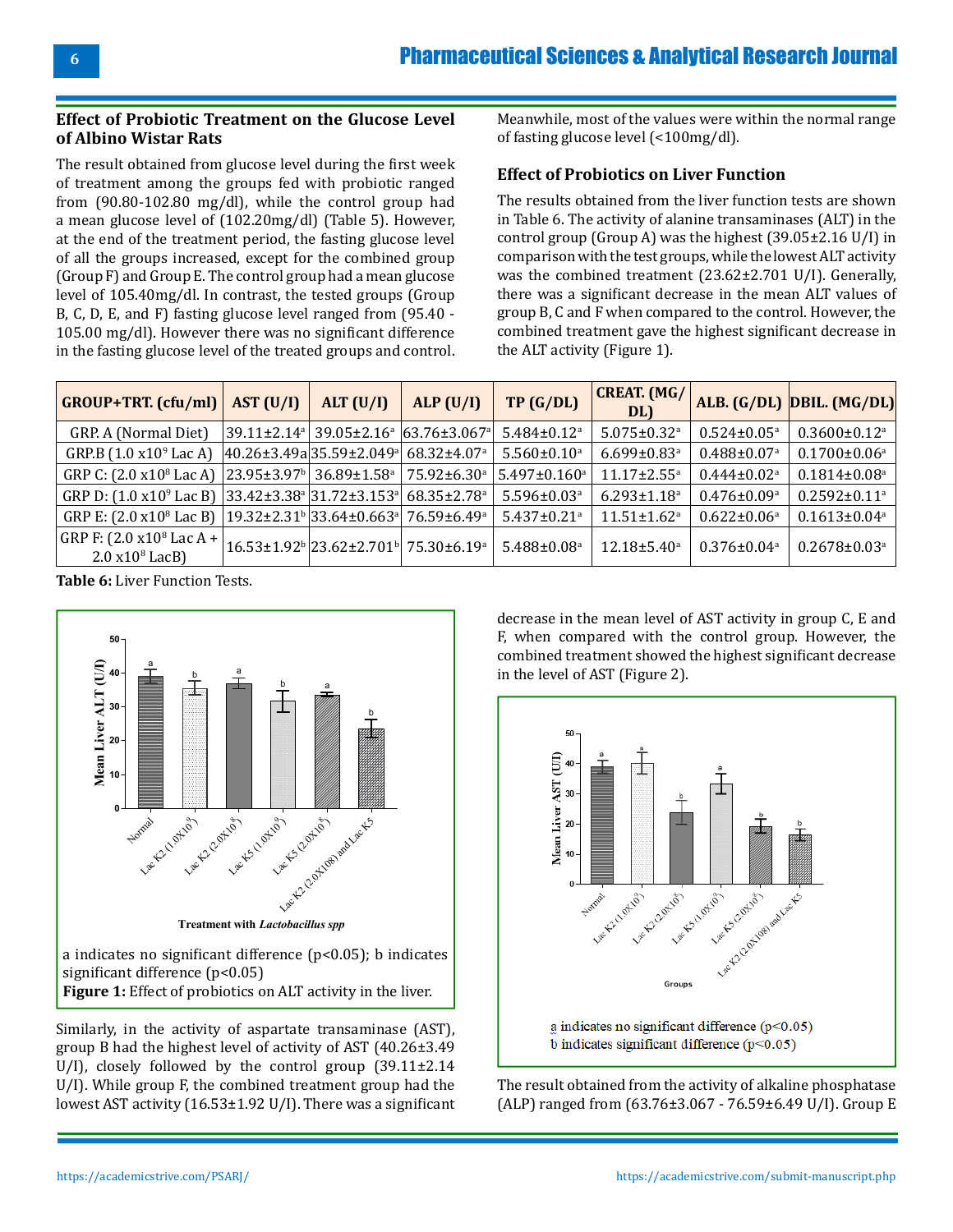had the highest ALP activity, while the control group (Group A) had the lowest ALP activity. Generally, there was no significant decrease in the mean level of ALP activity in the test groups in comparison with the control group (Figure 3).



The result obtained from the Albumin level ranged from  $(6.699\pm0.83g/d)$  in group B to  $(0.376\pm0.04g/d)$  in the combined treatment group. The lowest level of albumin was obtained from the combined treatment group. However, between the control group and the test groups, there was no significant difference in the mean level of albumin (Figure 4).



The result obtained from the direct bilirubin level ranged from (0.5155±0.13mg/dl) in the control group to (0.2678±0.03mg/dl) in the combined treatment group. The lowest level of direct bilirubin was obtained from the combined treatment group. However, in the control group and the test groups, there was no significant difference in the mean level of direct bilirubin (Figure 5).



#### **Antioxidant Profile**

The result obtained from Malondialdehyde (MDA) shows that there was no significant difference in MDA activity in the liver, and kidney in groups administered with (1.0 x 109) of Lactobacillus K5 and (1.0 x 109) of Lactobacillus K5 when compared to the control group, which indicate that there was no lipid peroxidation (Figures 7 & 8).

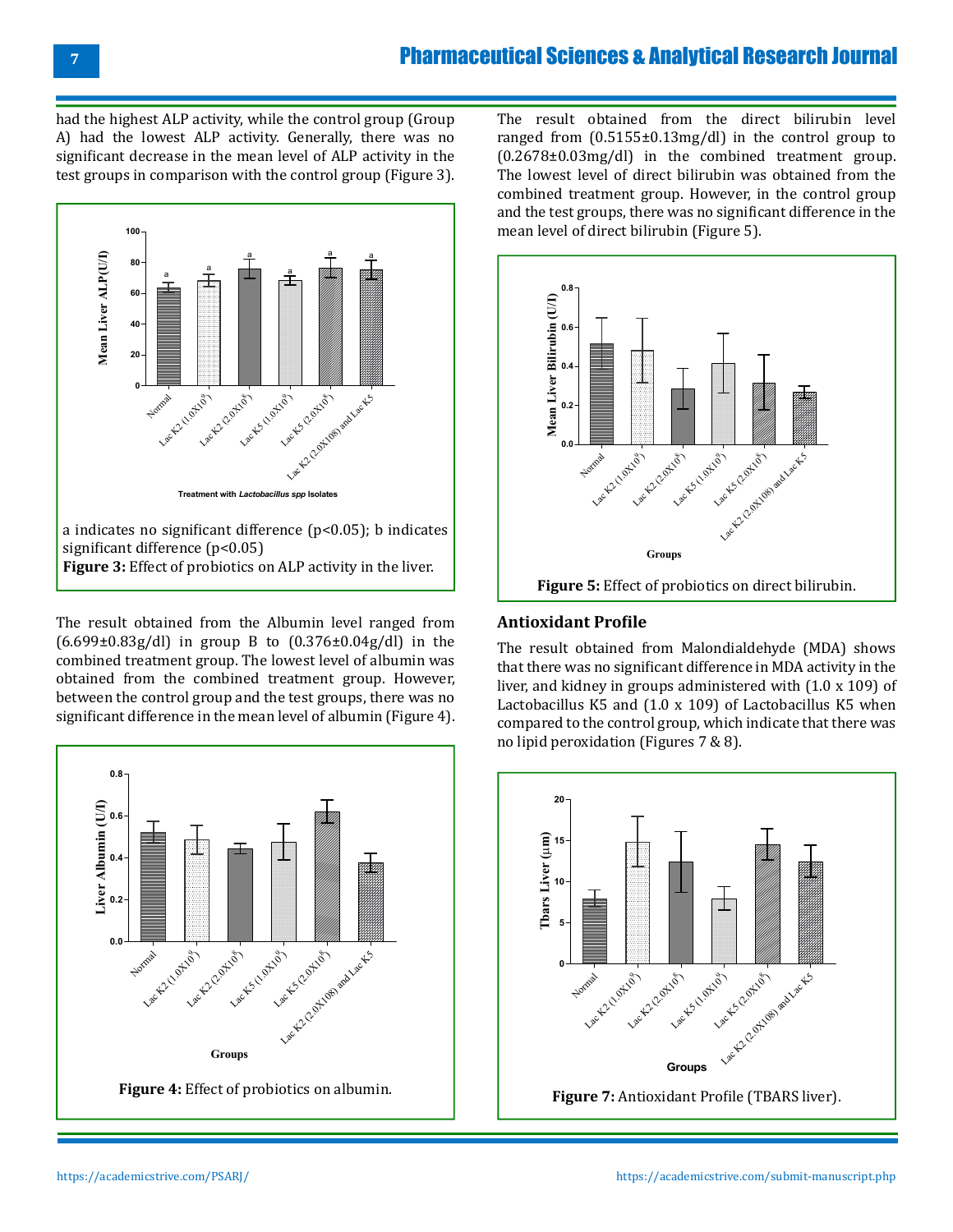## Pharmaceutical Sciences & Analytical Research Journal



The result obtained from the activity of superoxide dismutase (SOD) showed that there was a significant increase in SOD activity in the liver and kidney of the group administered with (1.0 x 109 ) of Lactobacillus K2 when compared to control. Other concentrations of Lactobacillus K2 and K5 showed no significant difference (Figures 9 & 10).





The result obtained from Glutathione (GSH) activity showed that there was no significant difference in GSH activity in the liver and kidney of all the treatment group when compared with the control (Figures 11 & 12).

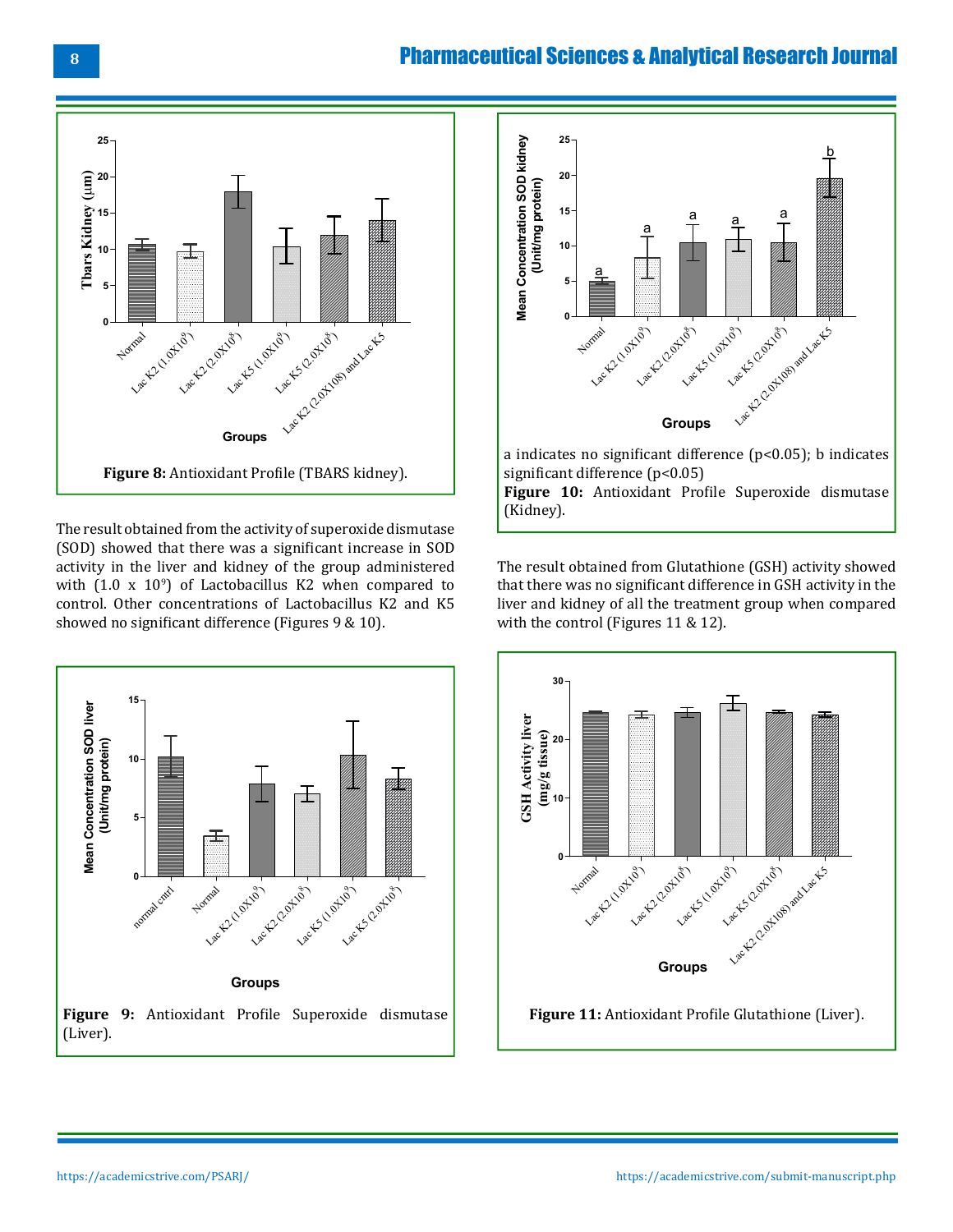# Pharmaceutical Sciences & Analytical Research Journal



#### **Discussion**

The intake of probiotic bacteria has shown various health benefits including maintenance of gut microbiota, immunomodulation, prevention and treatment of certain diseases such as diabetes, colon cancer and inflammatory bowel diseases. Fifteen lactic acid bacteria were isolated from the two fermented kinds of cereal (Ogi and Kunu) out of which seven were selected for in vitro probiotic characterization and two were eventually chosen for in vivo characterization. Several studies have reported the isolation of Lactobacillus species from fermented cereals [24,25].

 For any microorganism to serve as probiotics, they should be able to survive the host GIT [1]. The in vitro selection criteria include the ability to grow in an acidic condition, tolerance to NaCl, growth at a different temperature, tolerance to bile salt, haemolysis test and antibiotic susceptibility test. In this study, only Lactobacillus K2 and K5 retained their survival rate after 3 hours of exposure to acidic environment. This is in accordance with earlier studies [26,27]. Similar to this present study, it has been demonstrated that Lactobacillus species isolated from fermented olives showed tolerance to pH 2.0 for 2h [28]. Other studies have also revealed that Lactobacillus species isolated from fermented cereals were found to be tolerant to low acid condition after incubation for 6h. However, there was a significant decrease in the survival rate of Lactobacillus species at low pH in another study [29]. The incubation period of 3 hours was used in tolerance to low pH because it replicates the residence time in the human stomach [30]. It is important to note that the survival rate of probiotics is also influenced by the buffering activity of food components [31]. In this present study, the survival rate of all the isolates in acidic condition was good. Isolate K2 and K5 show the highest viability in acidic condition.

Tolerance to bile salt is regarded as one of the essential criteria for colonization of the gut by probiotic strains. For a strain to serve as a probiotic, it must survive the bile salt concentration in the gut. Approximately about 1.0 litre of bile is released from the liver into the small intestine every day [32]. Bile salt is more poisonous to probiotics than low acidic condition [33]. In this study, Lactobacillus K7 showed high viability to 0.3% bile salt, while other strains had a decline in growth. Generally, at 0.1% bovine bile salt, all isolates showed high survival rates, while Lactobacillus K2 had the highest survival rate. The ability to resist bile salts is because they can de-conjugate bile salts which have been associated with the capacity of probiotics to extract cholesterol from the intestinal tract.

Antibiotic susceptibility testing has been classified as an essential safety characteristics and probiotic features to be examined when selecting probiotic bacteria. This is to prevent the emergence of multidrug-resistant pathogens, which is caused by the transmission of antibiotic resistance genes to pathogenic organisms in the gastrointestinal tract [1]. Isolate K2 and K5 were resistant to most antibiotics used in this study but were susceptible to gentamicin, chloramphenicol, and penicillin (Table 3). One of the essential probiotics properties is the safety for human consumption without possession of transferrable antibiotic resistance genes [5]. Probiotic bacteria are naturally resistant to some antibiotics which are usually intrinsic and non-transmissible to other pathogens. The use of antibiotics can cause a microbial imbalance in the gastrointestinal tract if they are able to destroy the microbial flora.

The faecal microbial count showed that the administered Lactobacillus isolates (K2 and K5) were able to survive the gastrointestinal tract of Albino Wistar rats. This confirmed the previous results on tolerance to low pH, tolerance to bile salts and tolerance to NaCl. The faecal microbial count of the combined group (Group F) and group A had the highest microbial count of 6.0 x106 CFU/ml while the normal control group which was fed with normal saline and basal diet had 1.0x106 CFU/ml. The result obtained from this study revealed that Lactobacillus species isolated from Nigerian fermented cereals (Ogi and Kunu-zaki) survived the gastrointestinal tract of Albino Wistar rats which is in accordance to other studies [2,5].

From this study, there was no significant difference in the mean weights of the test groups when compared with the control. This result is in accordance with other findings that observed an increase in weight [5]. The increase in the weight of the animals could be as a result of the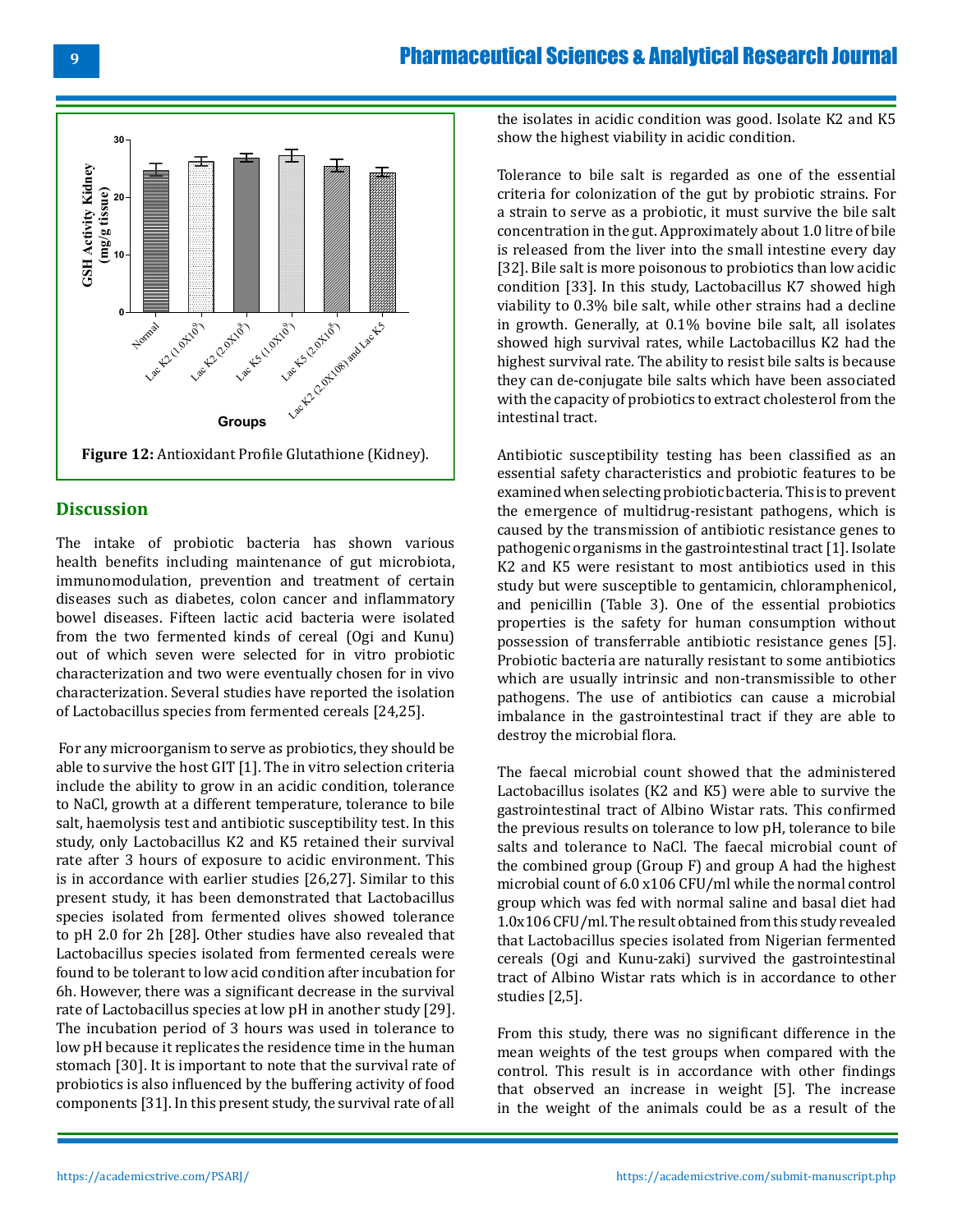improvement in the digestibility and absorption of nutrients in the gastrointestinal tract of the rats due to the probiotic treatment.

Aspartate aminotransferase (AST) and Alanine aminotransferase (ALT) are liver function biomarkers. Their increase in the general circulation of the body indicates liver problems. ALT is more specific for the liver while AST can be found in other organs such as the heart and kidney [34]. In this present study, these two enzymes activities were used to examine the normal functioning of the liver and kidney of Albino Wistar rats after the treatment period. The result obtained from this study showed a decrease in ALT and AST in the treated animals. This results is in accordance with the study carried out on male birds which demonstrated that as a result of probiotic treatment there was reduction in AST activity when compared with the control [35].

Alanine phosphatase (ALP) activity is also one of the vital liver function biomarker and an increase in ALP activity implies liver dysfunction, liver inflammation and blockage of bile ducts. This study does not report a difference in the mean level of ALP activity when compared with the control.

Bilirubin is a waste product from the breakdown of red blood cells in the liver. The increase in bilirubin level indicates that the inability of the liver to excrete bilirubin through the bile ducts [36]. There was no difference in the mean level of direct bilirubin in the treated groups when compared with the control group.

Albumin is a protein synthesized in the liver which carries various vitamins, hormones and enzymes throughout the body. The decrease in the level of albumin indicates the inability of the liver to produce the albumin protein [37]. The result obtained in this study showed no difference in the mean albumin level of the treated group when compared with the control group.

Creatinine is a waste product derived from the breakdown of creatine compound in the muscles and kidney. The result obtained from the level of creatinine in this present study showed no significant difference in the treated group when compared with the control group.

Oxidative stress is the imbalance of free radicals and antioxidants in the body, which usually leads to cell, tissue or DNA damage. Oxidative stress occurs when the release of free radicals in the body is more than the antioxidant [38]. Free radicals are unstable molecules in the body such as superoxide, reactive oxygen species and some nitrogen compounds [38]. At the same time, antioxidants are substances that help to prevent cell and tissue damage by interacting with free radicals. In this present study, the oxidative stress biomarkers such as Superoxide dismutase (SOD), Glutathione (GSH) and lipid peroxidation (malondialdehyde) were examined.

SOD is the enzyme that catalyzes the breakdown of superoxide radicals into an oxygen molecule and hydrogen peroxide and the result obtained from this study indicated that there was an increase in the mean activity of SOD in the combined treatment group when compared with the normal group. However, there was no difference in the level of GSH and MDA in the treated groups in comparison to the control.

#### **Conclusion**

 In this study, the combined treatment of the two Lactobacillus species had the highest beneficial effect on the Albino Wistar rats. The result obtained from this study shows that Nigerian fermented cereals (Ogi and kunu-zaki) possess probiotic Lactobacillus species which are beneficial to human health and can be used in the management of metabolic disorders. However, further research still needs to be conducted to enhance the bioavailability of these organisms in ready-toeat foods.

#### **Conflict of interest**

There is no conflict of interest.

#### **Acknowledgement**

We acknowledge all the laboratory staff for their contributions to the success of this study.

#### **References**

- 1. [WHO \(2004\) Surveillance programme for control of](https://www.bfr.bund.de/internet/8threport/CRs/tur.pdf) [food-borne infections and toxications in Europe 8th](https://www.bfr.bund.de/internet/8threport/CRs/tur.pdf)  [report 1999-2000, Country reports: Turkey.](https://www.bfr.bund.de/internet/8threport/CRs/tur.pdf)
- 2. Iyer R, Tomar SK, Kapila S, Mani J, Singh R (2010) Probiotic properties of folate producing Streptococcus thermophilus strains. Food Res 43(1): 103-110.
- 3. Bautista Gallego J, Arroyo Lopez FN, Rantsious K, Jimenez Diaz R, Garrido Fernandez A (2013) Screening of lactic acid bacteria isolated from fermented table olives with probiotic potential. Food Research International 50(1): 135-142.
- 4. [Hempel S, Newberry SJ, Maher AR, Wang Z, Miles JN](https://pubmed.ncbi.nlm.nih.gov/22570464/)  [\(2012\) Probiotics for the prevention and treatment of](https://pubmed.ncbi.nlm.nih.gov/22570464/) [antibiotic-associated diarrhea: a systematic review and](https://pubmed.ncbi.nlm.nih.gov/22570464/)  [meta-analysis. JAMA 307\(18\): 1959-1969.](https://pubmed.ncbi.nlm.nih.gov/22570464/)
- 5. [Okafor CA, Umeh, CN \(2013\) Studies on the Probiotic](https://docsdrive.com/pdfs/knowledgia/ajbs/2013/277-291.pdf) [Properties of Some Lactobacillus Species Isolated from](https://docsdrive.com/pdfs/knowledgia/ajbs/2013/277-291.pdf)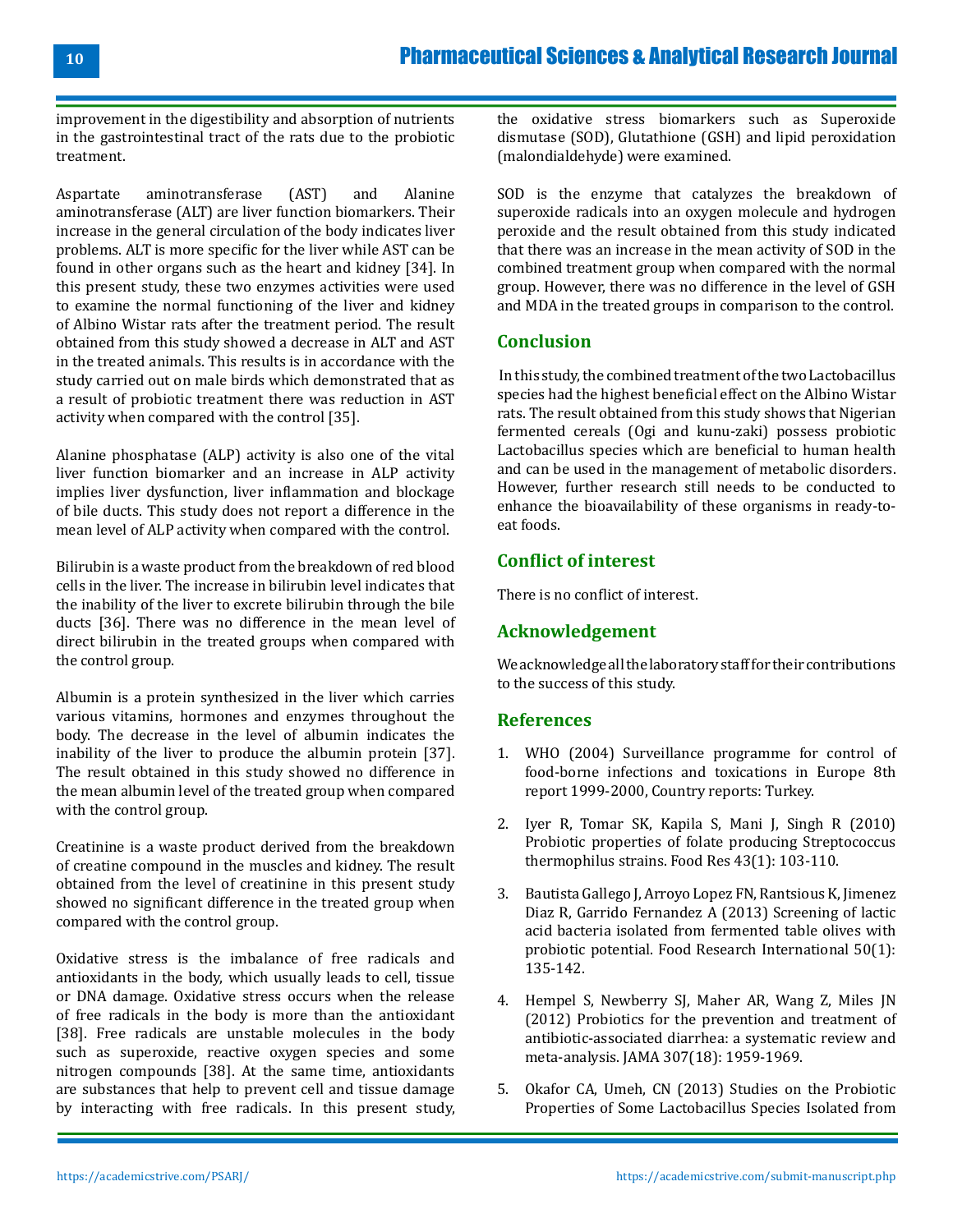[Local Raw Cow Milk. Asian Journal of Biological Sciences](https://docsdrive.com/pdfs/knowledgia/ajbs/2013/277-291.pdf) [6\(6\): 277-291.](https://docsdrive.com/pdfs/knowledgia/ajbs/2013/277-291.pdf)

- 6. [Kirpich IA, Solovieva NV, Leikhter SN, Natalia AS, Pavel IS,](https://www.ncbi.nlm.nih.gov/pmc/articles/PMC2630703/) [et al. \(2008\) Probiotics restore bowel flora and improve](https://www.ncbi.nlm.nih.gov/pmc/articles/PMC2630703/) [liver enzymes in human alcohol-induced liver injury: A](https://www.ncbi.nlm.nih.gov/pmc/articles/PMC2630703/) [Pilot Study. Alcohol 42\(8\): 675-682.](https://www.ncbi.nlm.nih.gov/pmc/articles/PMC2630703/)
- 7. Ferri M, Serrazanetti DI, Tassoni A, Baldissarri M, Gianotti A (2016) Improving the functional and sensorial profile of cereal-based fermented foods by selecting Lactobacillus plantarum strains via a metabolomics approach. Food Research International 89(3): 1095-1105.
- 8. [Ishida FK, Sato R, Goto S, Xiao PY, Hiroshi K, et al. \(2007\)](https://www.tandfonline.com/doi/abs/10.1271/bbb.60464) [Prevention of pathogenic Escherichia coli infection in](https://www.tandfonline.com/doi/abs/10.1271/bbb.60464) [mice and stimulation of macrophage activation in rats](https://www.tandfonline.com/doi/abs/10.1271/bbb.60464) [by an oral administration of probiotic Lactobacillus casei](https://www.tandfonline.com/doi/abs/10.1271/bbb.60464) [I-5. Biosci Biotechnol Biochem 71\(4\): 866-873.](https://www.tandfonline.com/doi/abs/10.1271/bbb.60464)
- 9. [Adisa AM, Enujiugha VN \(2020\) Microbiology and Safety](https://www.journalejnfs.com/index.php/EJNFS/article/view/30231) [of Ogi Fermentation: A Review. European Journal of](https://www.journalejnfs.com/index.php/EJNFS/article/view/30231) [Nutrition & Food Safety 12\(5\): 90-100.](https://www.journalejnfs.com/index.php/EJNFS/article/view/30231)
- 10. Ogunremi OR, Banwo K, Sanni AI (2017) Starter-culture to improve the quality of cereal-based fermented foods: trends in selection and application. Current Opinion in Food Science 13: 38-43.
- 11. [Krieg NR, Staley JT, Brown DR, Hedlund BP, Paster BJ, et](https://www.springer.com/gp/book/9780387950426) [al. Bergey's Manual of Systematic Bacteriology. pp: 4.](https://www.springer.com/gp/book/9780387950426)
- 12. [Chou LS, Weimer B \(1999\) Isolation and characterization](https://pubmed.ncbi.nlm.nih.gov/10022003/) [of acid-and bile-tolerant isolates from strains of](https://pubmed.ncbi.nlm.nih.gov/10022003/) [Lactobacillus acidophilus. J Dairy Sci 82\(1\): 23-31.](https://pubmed.ncbi.nlm.nih.gov/10022003/)
- 13. [Chen LS, Ma Y, Maubois JL, He SH, Chen LJ, et al. \(2010\)](https://link.springer.com/article/10.1051/dst/2010001) [Screening for the potential probiotic yeast strains from](https://link.springer.com/article/10.1051/dst/2010001) [raw milk to assimilate cholesterol. Dairy science &](https://link.springer.com/article/10.1051/dst/2010001) [technology 90\(5\): 537-548.](https://link.springer.com/article/10.1051/dst/2010001)
- 14. [Zhang S, Ren L, Li Y, Wang J, Yu W, et al. \(2014\)](https://pubmed.ncbi.nlm.nih.gov/24940451/) [Bacteriology and drug susceptibility analysis of pus from](https://pubmed.ncbi.nlm.nih.gov/24940451/) [patients with severe intra-abdominal infection induced](https://pubmed.ncbi.nlm.nih.gov/24940451/) [by abdominal trauma. Experimental and therapeutic](https://pubmed.ncbi.nlm.nih.gov/24940451/) [medicine 7\(5\): 1427-1431.](https://pubmed.ncbi.nlm.nih.gov/24940451/)
- 15. Vlková E, Rada V, Popelářová P, Trojanová I, Killer J (2006) Antimicrobial susceptibility of bifidobacteria isolated from gastrointestinal tract of calves. Livestock Science 105(1-3): 253-259.
- 16. [Dubey D, Rath S, Sahu MC, Rout S, Debata NK, et al. \(2013\)](https://pubmed.ncbi.nlm.nih.gov/23593595/) [A report on infection dynamics of inducible clindamycin](https://pubmed.ncbi.nlm.nih.gov/23593595/) [resistance of Staphylococcus aureus isolated from a](https://pubmed.ncbi.nlm.nih.gov/23593595/) [teaching hospital in India. Asian Pac J Trop Biomed 3\(2\):](https://pubmed.ncbi.nlm.nih.gov/23593595/) [148-153.](https://pubmed.ncbi.nlm.nih.gov/23593595/)
- 17. [Batista Souza CR, Reis SP, Castelo BJ, Carvalho L \(2015\)](https://pubmed.ncbi.nlm.nih.gov/25707473/) [An overview of protein identification studies in cassava.](https://pubmed.ncbi.nlm.nih.gov/25707473/)  [Curr Protein Pept Sci 16\(3\): 219-227.](https://pubmed.ncbi.nlm.nih.gov/25707473/)
- 18. [Ohkawa H, Ohishi N, Yagi K \(1979\) Assay for lipid](https://pubmed.ncbi.nlm.nih.gov/36810/)  [peroxides in animal tissues by thiobarbituric acid](https://pubmed.ncbi.nlm.nih.gov/36810/)  [reaction. Anal Biochem 95\(2\): 351-358.](https://pubmed.ncbi.nlm.nih.gov/36810/)
- 19. Nishikimi, Rao N, Yapi K (1972) The occurrence of superoxide anion in the reaction of reduced phenozine methosulfate and molecular oxygen. Biochem Biophys Res Commun 46(2): 849-853.
- 20. Prins GK, Loose JA (1969) GLUTATHIONE. Chapter 4 Biochemical methods in red blood cell genetics. Academic Press, N.Y.D. London, pp: 126-129.
- 21. [Reitman S, Frankel SA \(1957\) Colorimetric method for](https://pubmed.ncbi.nlm.nih.gov/13458125/)  [the determination of serum glutamic oxalacetic and](https://pubmed.ncbi.nlm.nih.gov/13458125/)  [glutamic pyruvic transaminases. Am J Clin Pathol 28\(1\):](https://pubmed.ncbi.nlm.nih.gov/13458125/) [56-63.](https://pubmed.ncbi.nlm.nih.gov/13458125/)
- 22. Schmidt E, Schmidt FW (1963) Determination of serum GOT and GPT. Enzyme Biol Clin 3(1).
- 23. Englehardt A (1970) Measurement of alkaline phosphatase. Aerztl Labor 16: 42.
- 24. [Adesulu Dahunsi AT, Jeyaram K, Sanni AI, Banwo K](https://pubmed.ncbi.nlm.nih.gov/30324007/)  [\(2018\) Production of exopolysaccharide by strains of](https://pubmed.ncbi.nlm.nih.gov/30324007/)  [Lactobacillus plantarum YO175 and OF101 isolated from](https://pubmed.ncbi.nlm.nih.gov/30324007/) [traditional fermented cereal beverage. Peer J 6: e5326.](https://pubmed.ncbi.nlm.nih.gov/30324007/)
- 25. [Mulaw G, Sisay Tessema T, Muleta D, Tesfaye A \(2019\)](https://downloads.hindawi.com/journals/ijmicro/2019/7179514.pdf) [In vitro evaluation of probiotic properties of lactic acid](https://downloads.hindawi.com/journals/ijmicro/2019/7179514.pdf) [bacteria isolated from some traditionally fermented](https://downloads.hindawi.com/journals/ijmicro/2019/7179514.pdf) [Ethiopian food products. International Journal of](https://downloads.hindawi.com/journals/ijmicro/2019/7179514.pdf) [Microbiology.](https://downloads.hindawi.com/journals/ijmicro/2019/7179514.pdf)
- 26. [Lee H, Yoon H, Ji Y, Kim H, Park H, et al. \(2011\) Functional](https://pubmed.ncbi.nlm.nih.gov/21215484/)  [properties of Lactobacillus strains isolated from kimchi.](https://pubmed.ncbi.nlm.nih.gov/21215484/) [Int J Food Microbiol 145\(1\): 155-161.](https://pubmed.ncbi.nlm.nih.gov/21215484/)
- 27. Bao Y, Zhang Y, Zhang Y, Liu Y, Wang S, et al. (2010) Screening of potential probiotic properties of Lactobacillus fermentum isolated from traditional dairy products. Food Control 21(5): 695-701.
- 28. [Mourad K, Nour EK \(2006\) Physicochemical and](http://grasasyaceites.revistas.csic.es/index.php/grasasyaceites/article/view/37)  [microbiological study of "shmen", a traditional butter](http://grasasyaceites.revistas.csic.es/index.php/grasasyaceites/article/view/37) [made from camel milk in the Sahara \(Algeria\): isolation](http://grasasyaceites.revistas.csic.es/index.php/grasasyaceites/article/view/37) [and identification of lactic acid bacteria and yeasts.](http://grasasyaceites.revistas.csic.es/index.php/grasasyaceites/article/view/37)  [Grasas y Aceites 57\(2\): 198-204.](http://grasasyaceites.revistas.csic.es/index.php/grasasyaceites/article/view/37)
- 29. [Guo W, Jia W, Li Y, Chen S \(2010\) Performances of](https://pubmed.ncbi.nlm.nih.gov/19937398/) [Lactobacillus brevis for producing lactic acid from](https://pubmed.ncbi.nlm.nih.gov/19937398/) [hydrolysate of lignocellulosics. Appl Biochem Biotechnol](https://pubmed.ncbi.nlm.nih.gov/19937398/)